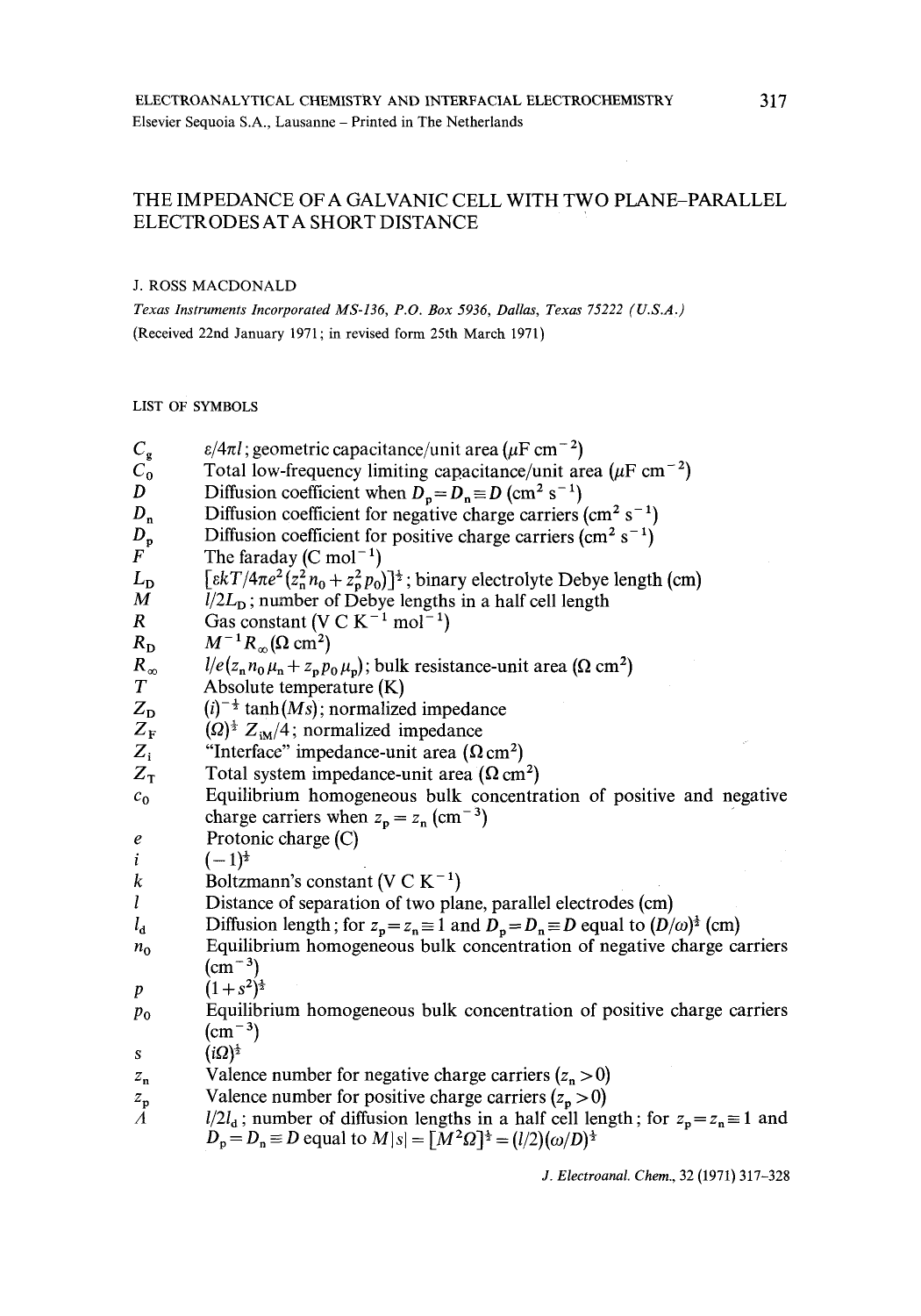| Ω |  |  | $\omega\tau_{\rm D}$ ; basic normalized frequency variable |  |
|---|--|--|------------------------------------------------------------|--|
|   |  |  |                                                            |  |

- Dielectric constant of solvent plus solute ε
- Mobility when  $\mu_n = \mu_n \equiv \mu$  (cm<sup>2</sup> V<sup>-1</sup> s<sup>-1</sup>)  $\mu$

 $\mu_{\rm n}$ Mobility of the negative charge carrier (cm<sup>2</sup> V<sup>-1</sup> s<sup>-1</sup>)

 $\mu_{p}$ Mobility of the positive charge carrier (cm<sup>2</sup> V<sup>-1</sup> s<sup>-1</sup>)

- $\tau_D$  $C_{\mathbf{g}}R_{\infty}$ ; dielectric relaxation time (s)
- $\frac{\psi}{\psi_{\mathbf{D}}}$ Phase angle of an impedance
- Phase angle of  $Z_{n}$
- Phase angle of  $Z_F$  $\psi_{\rm F}$
- $\omega$ Radial frequency  $(s^{-1})$

Subscript M Designates normalization with *Ro* 

- Subscript N Designates normalization with  $R_{\infty}$
- Subscript  $0$  Designation of  $(0,0)$  binary electrolyte case
- Subscript 1 Designation of  $(0, \infty)$  binary electrolyte case
- Subscript 2 Designation of Sluyters' supported electrolyte case

### INTRODUCTION

Some time ago, Sluyters<sup>1</sup> treated the subject of the title theoretically and experimentally. In his analysis he implicitly assumed the presence of an excess of unstirred indifferent electrolyte and thus separately solved Fick's second law of diffusion for each component of a redox couple, present in low concentration. This approach, while adequate for the experimental situation he investigated, does not result in the exact satisfaction of Poisson's equation in the cell, and ignores electromigration<sup>2</sup>, the geometrical capacitance of the cell,  $C_{\rm g}$ , and the high-frequency-limiting bulk resistance,  $R_{\infty}$  (arising from the redox components). Soon after Sluyters' work, Drossbach and Schulz<sup>3</sup> independently treated much the same problem with the same approximations.

Sluyters was particularly concerned with the dependence of the total (smallsignal) cell impedance,  $Z_T$ , arising from the redox process, upon electrode separation distance,  $l$  (denoted a by Sluyters), of his parallel electrodes. He thus considered only fixed-frequency conditions. For sufficiently close spacing, the magnitude of the impedance and the magnitude of its phase angle,  $\psi$ , both increased linearly with increasing spacing, as might be expected. This extensive behavior disappeared as  $l$  further increased, with both  $|Z_T|$  and  $|\psi|$  reaching maximum values, then decreasing slightly to final, constant, intensive (independent of  $l$ ) values in the Warburg impedance region. Here, of course, the limiting phase angle was the usual Warburg  $\psi = -45^{\circ}$ .

Since Warburg behavior has recently been identified in two-electrode situations where *no* supporting electrolyte is present even for ideally polarized electrodes<sup>4</sup>, it seems of interest to compare total impedance results for this case with those of Sluyters and Drossbach. Two situations have been investigated for equal bulk-region equilibrium concentrations of univalent positive and negative ions having equal diffusion coefficients<sup>4</sup> (these restrictions are partly removed later in the paper). In the first situation, designated by (0, 0), both electrodes were taken as ideally polarizable in the region of operation. In the second, the  $(0, \infty)$  case, positive charges were assumed, as before, to remain completely blocked at both electrodes while negative charges were taken as free to pass into and out of both electrodes without impediment (infinitely fast, first-order electrode reaction).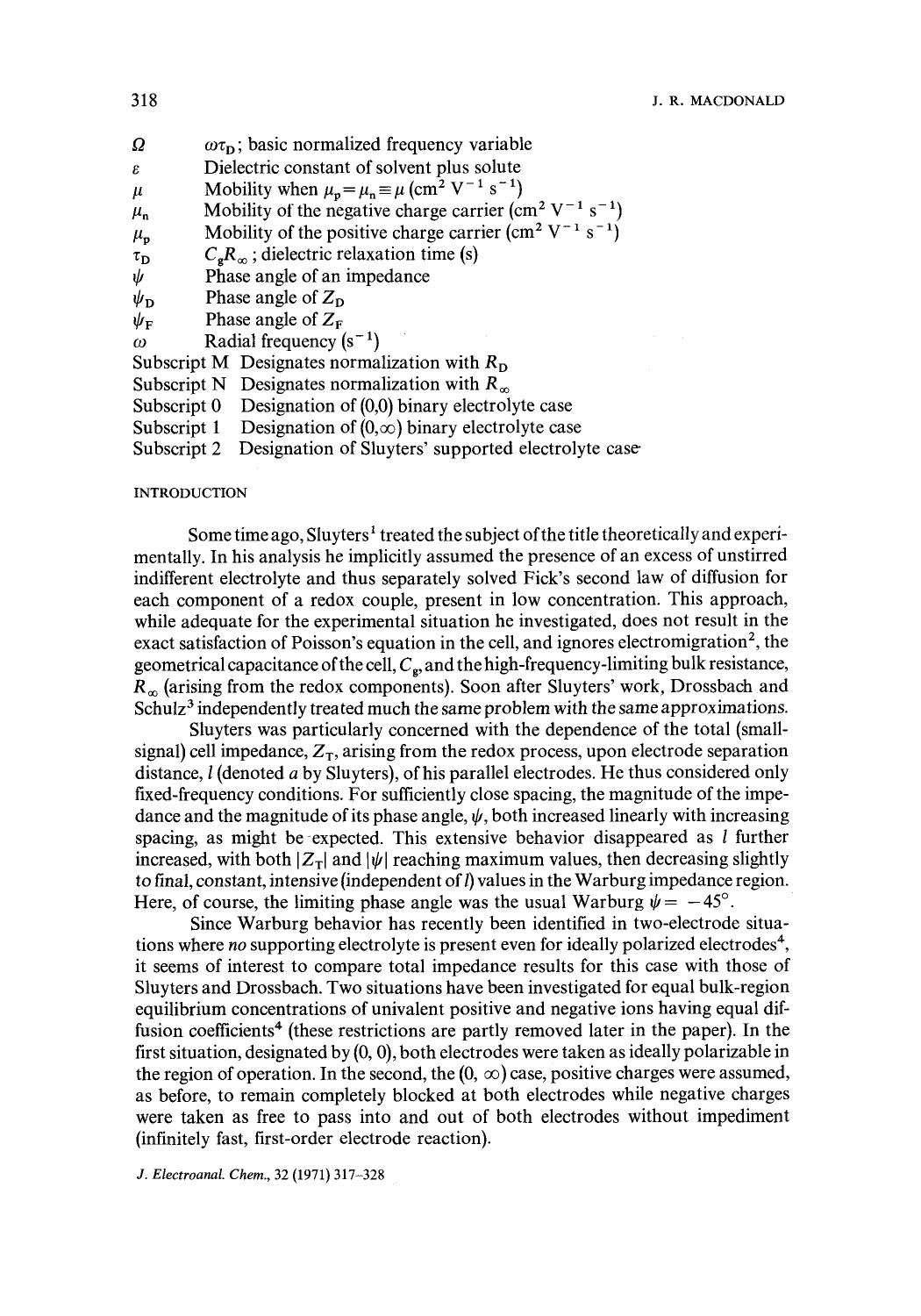These two treatments involved solving the full transport equations and Poisson's equations exactly, and thus did not neglect electromigration, geometrical capacitance, and cell resistance. Further, for simplicity the charge distributions were taken uniform in the absence of the small applied sinusoidal potential, and innerlayer complications were ignored. The results thus apply most closely at the equilibrium potential when it is coincident with the potential of zero charge ; approximate applicability when these restrictions are relaxed has also been discussed<sup>4</sup>. No applied static potential was thus included in the theoretical analysis—the situation also investigated theoretically and experimentally by Sluyters<sup>1</sup>.

On the other hand, Levart and Schuhmann<sup>5</sup> have recently treated nearly the  $(0,\infty)$  case (for a single electrode) in an approximate manner which allows consideration of appreciable overpotentials. Their system includes only electroactive ions of one species and associated counter-ions. Unfortunately, among their approximations is the neglect of mutual interaction of the ions (neglect of Poisson's equation), an important factor when no supporting electrolyte is present. Levart and Schuhmann point out that there has been a renaissance of interest in investigations of electrolysis in the absence of a supporting electrolyte, and they give many relevant references. An example of a situation where the present  $(0, \infty)$  boundary condition might be quite applicable in an electrolytic situation with no supporting electrolyte is electrorefining, as in the cell  $Cu(Cu(NO_3)_2(aq))Cu$ , where the anionic species is blocked.

Finally, it is worth mentioning that a theoretical treatment of the impedance in the absence of a supporting electrolyte (for a two-electrode, blocking situation), calculated from appropriate transport equations and involving exact satisfaction of Poisson's equation, dates back to 1953 at least<sup>6</sup>. This treatment, like almost all that have followed it, does, however, make the approximation of ignoring any change of transport properties, such as diffusion coefficients, with position and concentrations in the electrolyte.

## ANALYSIS RESULTS

The total impedance results for the various cases can be expressed and compared most economically and generally in normalized form. First, define the normalized frequency  $\Omega = \omega \tau_D$ , where  $\omega$  is the radial frequency of the applied sinusoidal signal, and  $\tau_{\rm D}$ , the dielectric relaxation time, is  $C_{\rm g}R_{\infty}$ . We shall express all impedances and their components for unit electrode area. In the present uni-univalent, equal-diffusioncoefficient case  $(D_n = D_p \equiv D)$ , then  $R_\infty = l/(2e\mu c_0)$ , where  $c_0$  is the common equilibrium bulk concentration of positive and negative ions (redox components), and  $\mu$ =  $(e/kT)D \equiv (F/RT)D$ . Here *e* is the protonic charge.

Next define the important ratio  $M = (l/2)/L<sub>D</sub>$ , the number of Debye lengths contained in a half cell length. In the present case,  $L_{\mathbf{D}} \equiv (\varepsilon k / 8\pi e^2 c_0)^{\frac{1}{2}}$ , where  $\varepsilon$  is the dielectric constant of the bulk material (solvent plus solute, but usually dominated by solvent). Note that the geometrical capacitance per unit area is just  $\epsilon/4\pi l$ , where the unit-area designation will be ignored from now on for simplicity. Another most important ratio is  $A = (l/2)/l_d$ , the number of diffusion lengths contained in ( $l/2$ ). Since  $l_d$ is defined<sup>4</sup> as  $(D/\omega)^{\frac{1}{2}}$ , it follows that  $A=(l/2)(\omega/D)^{\frac{1}{2}}=[M^2\Omega]^{\frac{1}{2}}$ , a frequency and separation-length dependent quantity.

We shall begin by normalizing all impedances with  $R_{\infty}$  [2 $R_{\infty}$  was used for the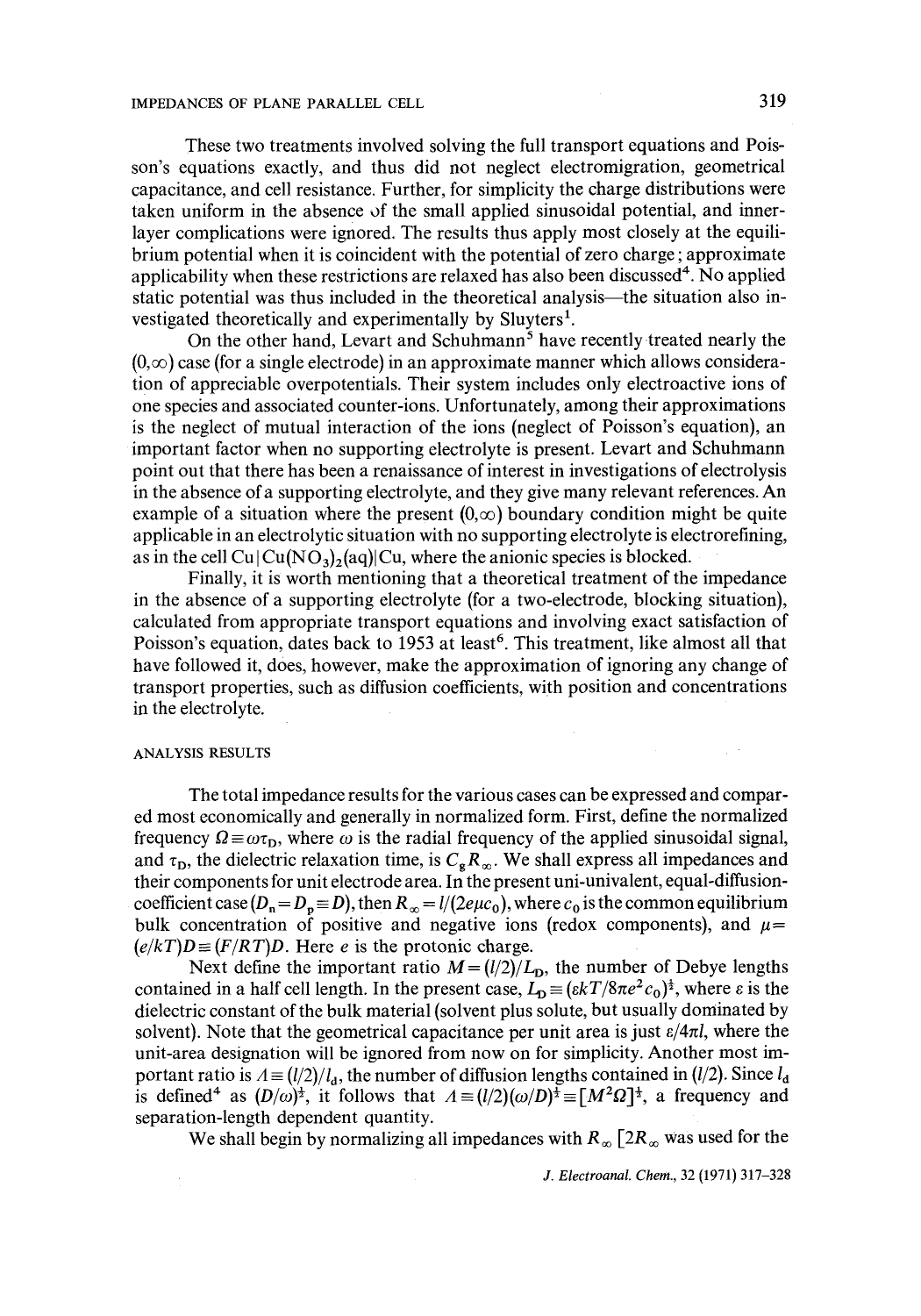$(0,\infty)$  case in earlier work<sup>4</sup>. Let the subscript "N" indicate such normalization. Also let  $s^2 = i\Omega$  and  $p^2 = 1 + s^2$ , and note that  $Ms = i^2A = (A/2^2)(1 + i)$ . Then, for the completely-blocking  $(0, 0)$  case, earlier results<sup>4,6,7</sup> lead to

$$
Z_{\text{TN}} \equiv Z_{\text{T}}/R_{\infty} = Z_{\text{TN}0} \equiv \left[ \tanh \left( Mp \right) + Mps^2 \right] / (Mp^3 s^2)
$$
  
= 
$$
\left[ Ms^2 p^3 \coth \left( Mp \right) \right]^{-1} + \left[ p^2 \right]^{-1}
$$
 (1)

The corresponding result for the  $(0, \infty)$  case, following from previous work<sup>4</sup>, may be put in the similar instructive form

$$
Z_{TN} = Z_{TN1} \equiv \{ Msp^3[p \coth(Ms) + s \coth(Mp)] \}^{-1} + [p^2]^{-1}
$$
 (2)

Finally, it turns out that Sluyters' impedance can be expressed in a considerably simpler form than he gave. For the present equal-diffusion-coefficient, uni-univalent case with equal bulk concentrations of redox couple components, we find

$$
Z_{\text{TN}} = Z_{\text{TN2}} \equiv [4 \tanh(Ms)]/(Ms) \tag{3}
$$

Drossback and Schulz<sup>3</sup> obtained almost the same result (when normalization is carried out) but with the factor of four replaced by unity. They considered, however, only a region from  $x=0$  to  $x=l/2$  (termed d by these authors) and only a single active ionic component. A *tanh* term of somewhat similar complex argument (but involving a Nernst diffusion layer instead of electrode separation) appears in the results of Levart and Schuhmann<sup>5</sup>.

### COMPARISON OF FREQUENCY-DEPENDENCE RESULTS

### $(0, 0)$  and  $(0, \infty)$  *Impedances*

Elsewhere<sup>4</sup>, the normalized impedances  $Z_{TN0}$  and  $Z_{TN1}$  (or their equivalents) have been analyzed into individual circuit elements having minimum frequency response, and the equivalent circuits applying in various normalized frequency regions have been examined in detail. Here these circuits may be subsumed as in Fig. 1. The



Fig. 1. Equivalent circuits for : (a) (0, 0) blocking case, (b) (0,  $\infty$ ) discharge case; no indifferent electrolyte present in either case.

two different  $(0, 0)$  and  $(0, \infty)$  Z<sub>i</sub> impedances<sup>4</sup> generally consist, in their simplest form, of a frequency-dependent capacitance and a frequency-dependent resistance in series.  $|Z_i|$  approaches infinity as  $\Omega \rightarrow 0$  and zero as  $\Omega \rightarrow \infty$ . In intermediate ranges for the  $(0, \infty)$  case, Z<sub>i</sub> involves both usual and unusual Warburg response<sup>4</sup>.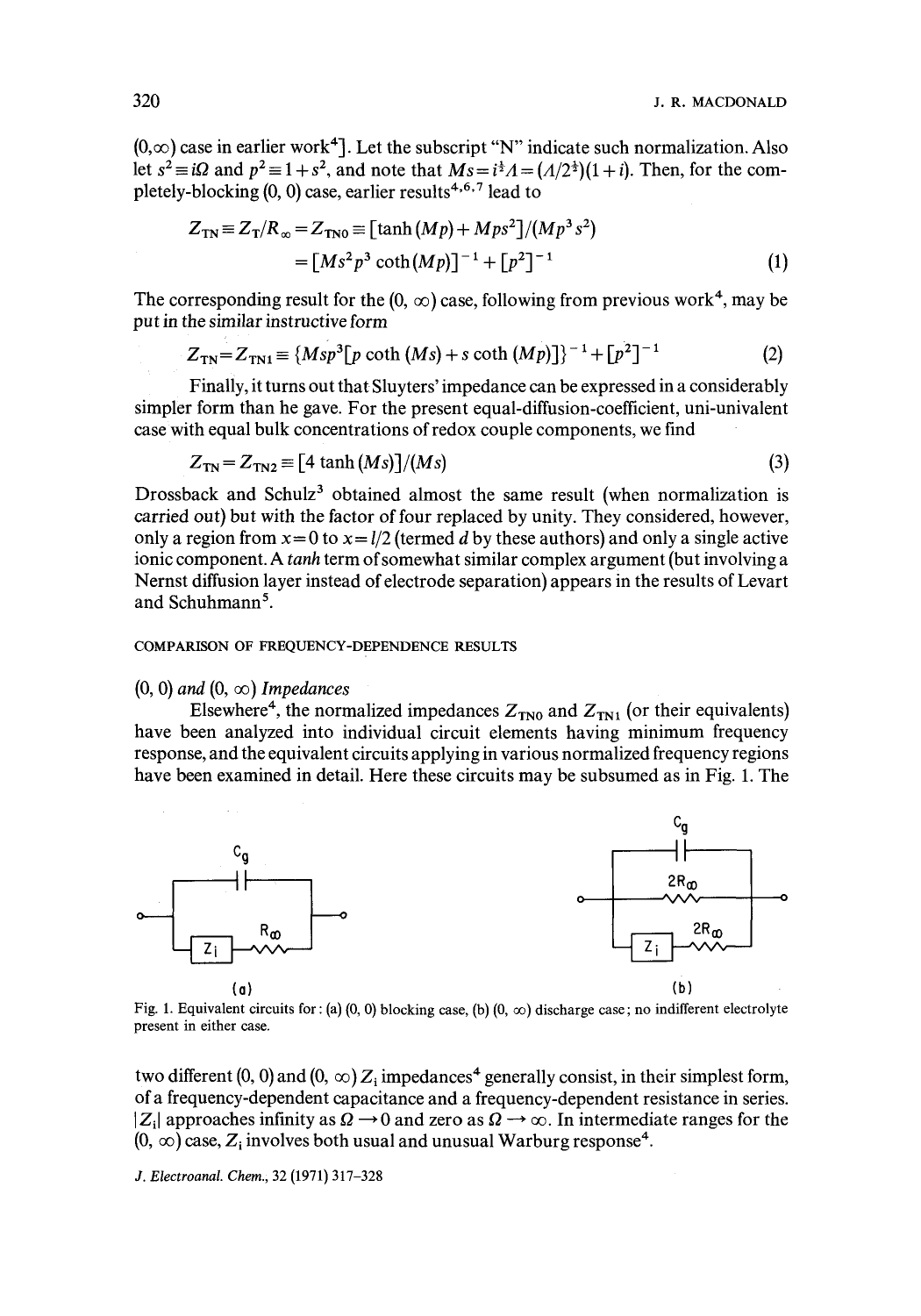

Fig. 2. Complex impedance plane representation of the  $(0, 0)$  and  $(0, \infty)$  total normalized impedances for  $M = 10<sup>3</sup>$ , with the parametric frequency variables  $\Omega$  and  $\Lambda$ .

In Fig. 2, the (0, 0) and (0,  $\infty$ ) quantities  $Z_{TNO}$  and  $Z_{TNI}$  are plotted in the complex impedance plane  $\lceil \text{with} - \text{Im}(Z_{TN}) \rceil$  taken in the conventional way for the positive ordinate scale] with the parametric variables  $\Lambda$  and  $\Omega$ . The  $\Omega$  values are shown outside, and the  $\Lambda$  values inside, the bonding lines. The results of Fig. 2 have been calculated for  $M = 10<sup>3</sup>$ , and the rest of the discussion will apply primarily to the  $M \gtrsim 100$  situation, for which there is no separate dependence of  $Z_{TN1}$  and  $Z_{TN2}$  on M, only dependence on the  $A = |Ms| \equiv M \Omega^{\frac{1}{2}}$  and  $\Omega$  variables. For most electrolytic cells and solute concentrations of interest,  $M \ge 100$ .

Figure 2 shows that the  $p^{-2}$  term in (1) and (2) leads to simple Debye dispersion involving the normalized frequency variable  $\Omega$ , for both the (0, 0) and (0,  $\infty$ ) cases in the region  $0.1 \le \Omega < \infty$ . For the large-M case considered here, the results in this region are completely independent of M and arise solely from the parallel combination of  $C_g$  and  $R_\infty$ . In the more usual case of a supporting electrolyte of high concentration, the cell resistance is so low that the frequency corresponding to  $\Omega \sim 1$  (*i.e.*  $\omega \sim \tau_D^{-1}$ ) is far above the practical measurement region, and this  $p^{-2}$  dispersion is never seen. In the present case of no indifferent electrolyte, however,  $R_{\infty}$  may be so large that  $\Omega \sim 1$ occurs in a readily measurable frequency region. When  $\Omega = 1$ , the diffusion and Debye lengths are equal and also the magnitude of the capacitative reactance of  $C_{\epsilon}$  is equal to  $R_\infty$ .

Note that as  $\Omega$  decreases much below 0.1, the total normalized impedance in the ideal polarized electrodes case,  $Z_{TNO}$ , approaches  $1 + (iM\Omega)^{-1}$ . It thus depends on the variable  $M\Omega \equiv A \Omega^{\frac{1}{2}}$  in this range, rather than on A or  $\Omega$  separately. For  $\Omega < 1$ , we earlier found<sup>4,6,7</sup> that, to good approximation,  $Z_{iN} \rightarrow [(2M)^{-1} + {i\Omega (C_0 - C_g)/C_g}^{-1}]$ , with  $(C_0 - C_s)/C_s = \{M \coth(M) - 1\}$ . For large M, Z<sub>i</sub> thus approaches just the intensive low-frequency limiting capacitance  $MC_g \equiv \varepsilon/8\pi L_p$  for  $0 \leq \Omega < 1$ . Note that the usual diffuse-double-layer capacitance associated with a *single* blocking electrode is just  $\epsilon/4\pi L_{\rm D}$ . Here C<sub>0</sub> is, of course, the full low-frequency limiting capacitance of the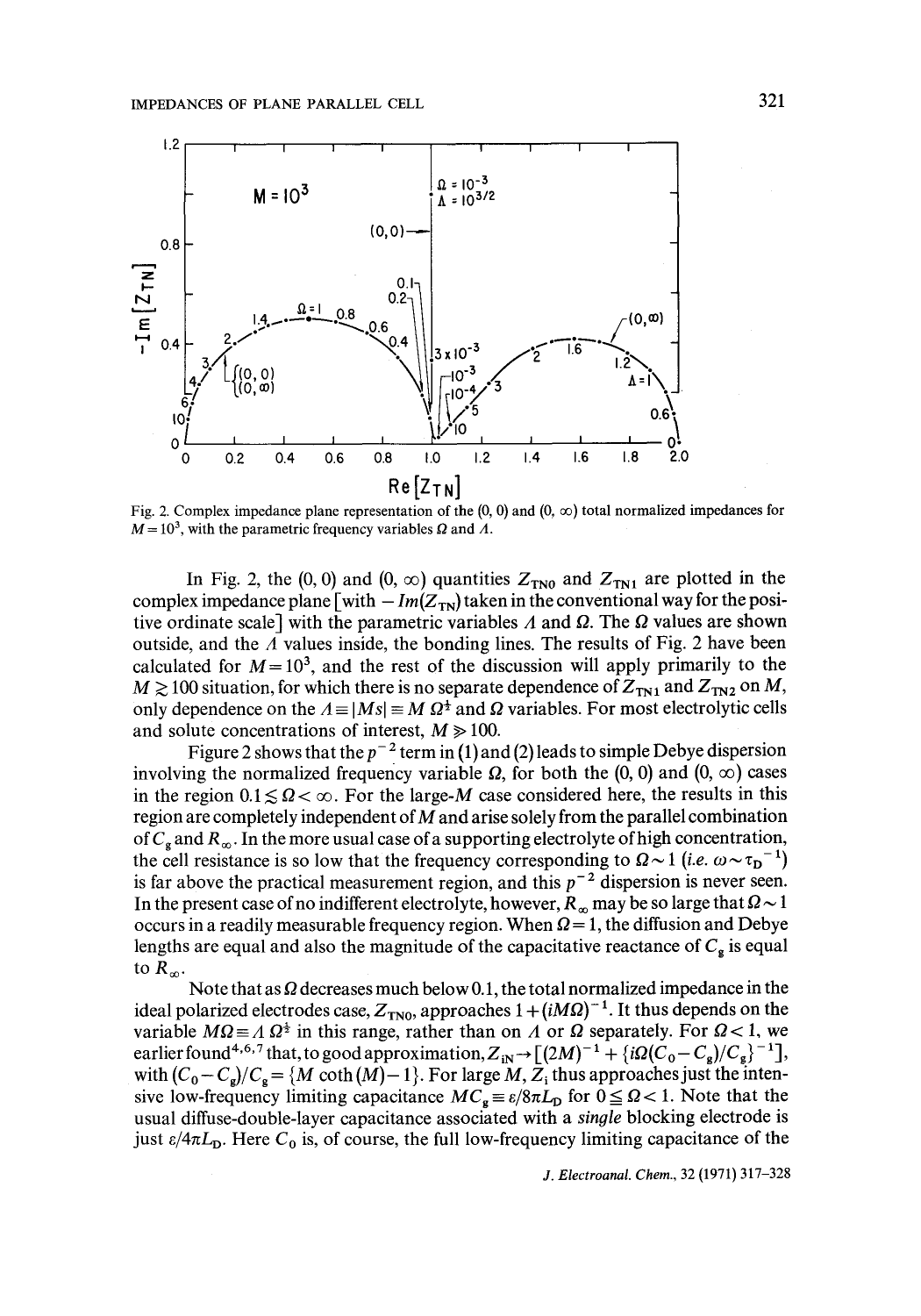complete two-electrode system. The circuit of Fig. 1a, with  $Z_i$  replaced by the series double-layer capacitance  $MC<sub>g</sub>$ , is thus useable over a wide frequency range. Buck<sup>8</sup> has given a similar but less general and less applicable equivalent circuit for this same blocking-electrodes situation.

For the  $(0, \infty)$  case when  $\Omega \ll 1$ ,  $Z_{\text{TN1}}$  depends essentially only on A, being approximately  $1 + (Ms)^{-1}$  tanh *(Ms)* for  $M \ge 100$ . For  $A \ge 3$ ,  $Z_{\text{TN1}} - 1 \ge (Ms)^{-1} =$  $(i^{\frac{1}{2}}A)^{-1} = (iM^{2}\Omega)^{-\frac{1}{2}}$ , approximating Davidson–Cole dispersion<sup>9</sup> (with the Davidson– Cole parameter  $\beta = 0.5$ ), which is of the form  $[1 + iM^2 \Omega]^{-\frac{1}{2}}$  for the frequency variable  $M^2\Omega = A^2$ . By plotting  $Z_{T N 2}/4 = (Ms)^{-1}$  tanh *(Ms)* in the complex plane, Drossbach and Schulz found that the imaginary part of this impedance reaches a negative maximum at  $A \approx 1.59$ , in close agreement with the present results for  $Z_{\text{TM}}$ .

Independently, in a study of high resistance systems Buck<sup>10</sup> found the maximum to be at  $\omega \tau = 5.069$ , in agreement with  $\Lambda \approx 1.59$  when Buck's incorrect  $\tau$  is corrected to  $l^2/2D$ . Note that  $A^2 \equiv M^2\Omega \equiv \omega(l^2/4D)$ . Buck assumed electroneutrality everywhere in his glass-electrode surface films, even though he treated a binary electrolyte situation. Thus, his results correspond more to the Sluyters' situation $1.3$ than they do to the present analysis where no indifferent electrolyte is present.

#### $(0, \infty)$  *and Sluyters' results*

As Fig. 2 indicates, in the frequency region determined by the conditions  $A \gtrsim 10$  and  $\Omega \lesssim 0.1$ , the  $(0, \infty)$  total impedance,  $Z_{T1}$ , is essentially  $R_{\infty}$ . This region may extend over a wide range of  $\Omega$ , allowing a good high-frequency-extrapolation determination of  $R_{\infty}$ . For example, if  $M= 10^5$ , then  $Z_{T1} \cong R_{\infty}$  for  $10^{-6} \lesssim \Omega \lesssim 0.1$ .

The Sluyters' case leads to quite a different behavior in the above frequency range.  $Z_{T2}$  depends only on A and, for large A, goes as  $4R_{\infty}/i^{\frac{1}{2}}A$ . There is thus no limiting high frequency  $R_\infty$  (since the equations solved involve no conduction terms), and  $Z_{T2} \rightarrow 0$  as  $\Omega$  and A increase. Of course,  $Z_{T1} \rightarrow 0$  also as  $\Omega \rightarrow \infty$ , but for a quite different reason : the dispersion produced by  $C_{\mathbf{g}}$  and  $R_{\infty}$  in parallel.

Since there is no  $C_g$  included in the Sluyters' treatment, the comparison of its results with those of the  $(0, \infty)$  analysis can be expected to yield comparable results only in the  $\Omega \ll 1$  region, where the only significant frequency variable is A. The contribution of  $C_g$  to  $Z_{T1}$  is then negligible and the equivalent circuit of Fig. 1b becomes that at the left of Fig. 3a. Under these conditions,  $p^2 \approx 1$ , and the resulting  $Z_{\text{TN1}} = [1 + (Z_{\text{iN}}/2)]/[1 + (Z_{\text{iN}}/4)] \approx 1 + (Ms)^{-1}$  tanh *(Ms)*. Further, the complicated expression for  $Z_i$  given in ref. 4 simplifies in this case to

$$
Z_{iN} \equiv Z_i/R_\infty \cong 4/\{(Ms) \coth(Ms) - 1\}
$$
 (4)

It may be readily established that the two equivalent circuits of Fig. 3a have exactly the same  $Z_{\text{TM}}$  when  $Z_i$  is the same quantity in both. There are thus two distinct ways that  $Z_i$  may be obtained from measurements of  $Z_{T1}$ . The conventional method in electrolyte work is first to subtract the  $R_\infty$  found from high frequency extrapolation. The right-hand side of Fig. 3a shows, however, that in the present case of no supporting electrolyte, one must then peel off the  $R_{\infty}$  in parallel with  $Z_i/4$  to finally obtain the latter. Alternatively<sup>4</sup>, one must remove a parallel  $2R_{\infty}$  from  $Z_{T1}$ , then a series  $2R_{\infty}$ from the result to get  $Z_i$ .

When the diffusion coefficients and valences of the positive and negative charge carriers are unequal, the structure of the circuits of Fig. 3a remains unchanged but the

*J. Electroanal. Chem.,* 32 (1971) 317-328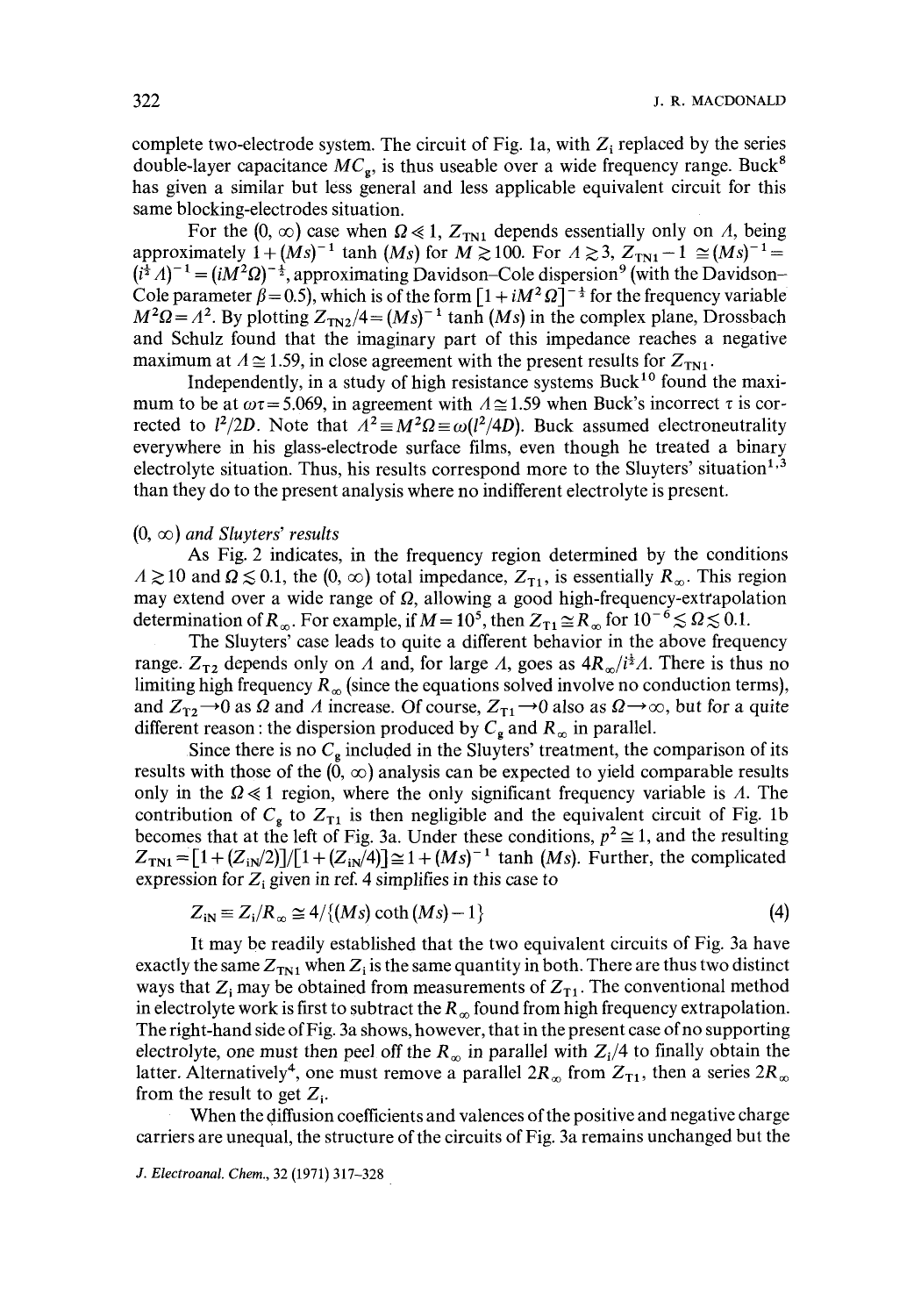

Fig. 3. Equivalent circuits for: (a) (0,  $\infty$ ) discharge situation when  $\Omega \le 1$ , (b) situation of a redox couple in a high concn, indifferent electrolyte.

element values are altered. Let  $\mu_p$  and  $\mu_n$  and  $z_p$  and  $z_n$  ( $z_p$ ,  $z_n > 0$ ) be the mobilities and valence numbers of positive and negative carriers, respectively. Then, in the general case of arbitrary  $\mu_p$ ,  $\mu_p$ ,  $z_p$ , and  $z_n$ , first  $Z_i$  itself is no longer given by (4) even for  $\Omega \ll 1$ . The parallel  $2R_{\infty}$  and the series  $2R_{\infty}$  of the left-hand circuit of Fig. 3a become, for the present  $(0, \infty)$  case,  $1/z_n en_0\mu_n$  and  $1/z_n e p_0\mu_n$ , respectively. Here  $p_0$  and  $n_0$  are the equilibrium bulk concentrations of the positive and negative charge carriers. Further, in the present situation of electroneutrality at equilibrium<sup>7</sup>,  $z_p p_0 = z_n n_0$ . When  $z_p = z_n$ ,  $p_0 = n_0 \equiv c_0$ . For the equivalent right-hand circuit, the series  $R_{\infty}$  remains but is given by the general form  $l/e$  ( $z_n n_0 \mu_n + z_p p_0 \mu_p$ ). The parallel  $R_\infty$  becomes  $(\mu_p/\mu_n)R_\infty$ , and  $Z_i/4$  changes to  $\left[\mu_p/(\mu_n+\mu_p)\right]^2Z_i$ , where  $Z_i$  is the same  $Z_i$  which occurs in the left-hand circuit. Its exact calculation in this general case is quite complicated but has been carried out recently and will be presented in a later paper. From an experimental determination of  $Z_T$  over a frequency range for which  $C_g$  may be neglected, it is straightforward to obtain the corresponding  $Z_i$ . Normalizing with the general  $R_{\infty}$ , the circuits of Fig. 3a and the above generalizations lead to

$$
Z_{iN} = \left[\frac{\mu_{p} + \mu_{n}}{\mu_{p}}\right]^{2} \left[\frac{Z_{TN} - 1}{1 - (\mu_{n}/\mu_{p})(Z_{TN} - 1)}\right]
$$
(5)

for the  $(0, \infty)$  case. Thus, the transformation from  $Z_{TN}$  to  $Z_{iN}$  does not involve the valences directly at all.

Although the two circuits of Fig. 3a are equivalent as far as total impedance is concerned, they do not seem to me to yield equivalent insight into the processes occurring, especially when  $\mu_n \neq \mu_n$ . In the  $(0, \infty)$  case, negative charge carriers are not blocked and lead, for the left-hand circuit, to the parallel resistance  $1/z_n en_0\mu_n$ . This frequency-independent element depends only on the free, or electroactive, negative carriers. Correspondingly, we see that the "interface" impedance  $Z_i$  is only charged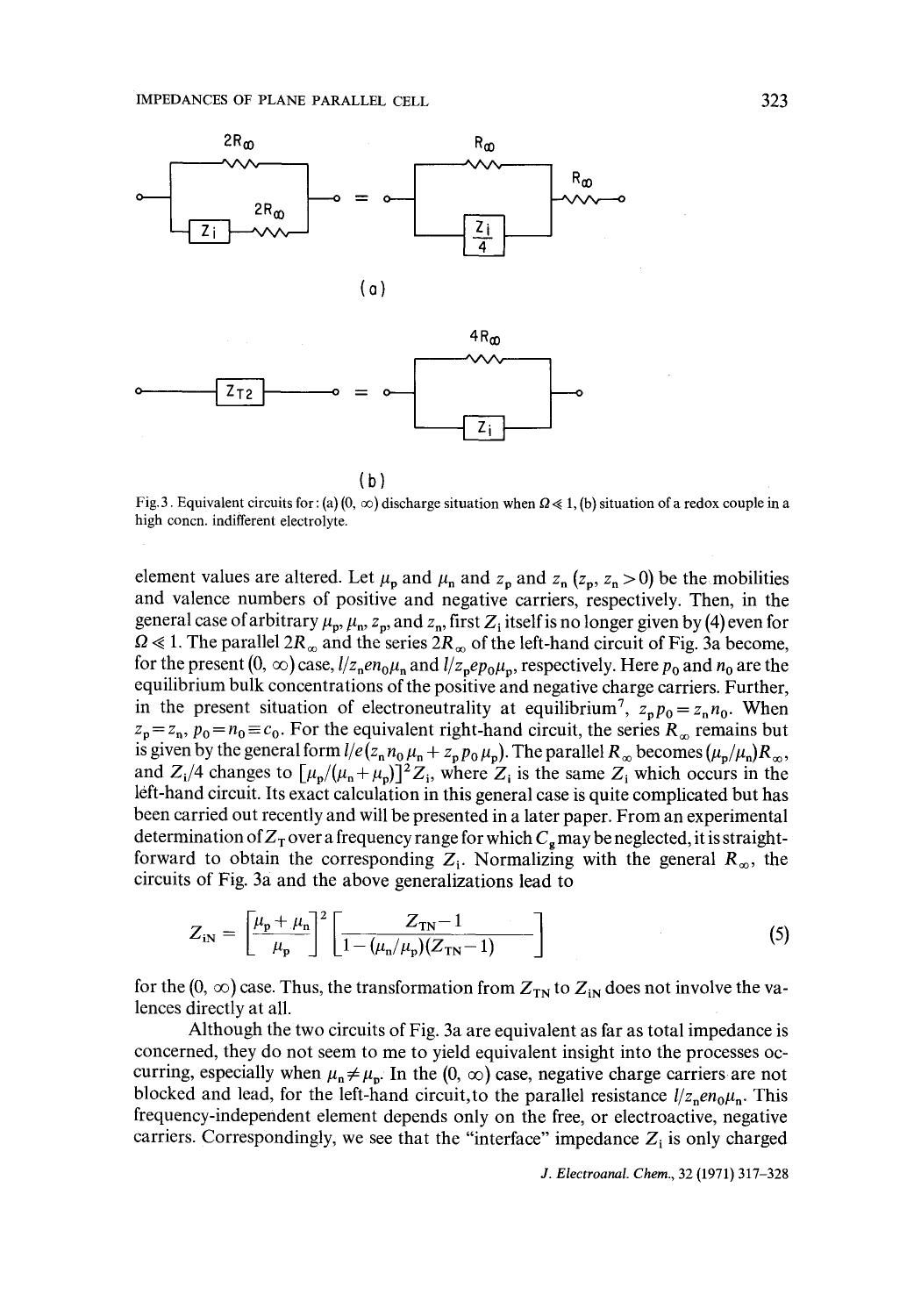through the  $\frac{l}{z_p e p_0 \mu_p}$  resistance, which, in turn, depends only on the blocked carriers. Here we put "interface" in quotes since  $Z_i$  is not intensive for all frequencies and is thus not associated only with the region near the electrodes at low frequencies<sup>4</sup>.

The situation is somewhat more mixed up for the right-hand circuit, even though this circuit is more directly in keeping with the usual process of direct subtraction of the high-frequency cell resistance,  $R_{\infty}$ . The parallel resistance  $(\mu_p/\mu_n)R_{\infty}$ clearly depends on carriers of both sign, and only in the limit of zero frequency  $(Z_i \rightarrow \infty)$  does a simple current path involving only the electroactive species appear [since  $(\mu_p/\mu_n)R_\infty + R_\infty \equiv l/z_ne n_0\mu_n$ ]. Yet it seems plausible to expect that the physical process present involves such a path at all frequencies (within the approximation of assuming infinitely rapid electrode reactions).

Note that when the boundary conditions for positive and negative carriers are interchanged, so that negative carriers are blocked and positive ones are free to pass in and out of the electrodes [the  $(\infty, 0)$  case], the above  $\mu_p$  and  $\mu_p$  mobilities and  $z_p$ and  $z_n$  valence numbers need only be interchanged appropriately. Finally, it is clear that adding back  $C_{\rm g}$  in parallel to the circuits of Fig. 3a allows them to apply for any  $\Omega$ , although  $Z_i$  is then, of course, more complicated than it is when  $\Omega \ll 1$ . For the remainder of the paper, I again assume  $\mu_p = \mu_n$  and  $z_p = z_n = 1$ .

For Sluyters' situation with equal mobilities  $Z_{TN2} = 4(Ms)^{-1}$  tanh *(Ms)*, equal to  $Z_{iN}/[1+(Z_{iN}/4)]$  when the  $(0, \infty)$  expression of eqn. (4) is used. We see that although Sluyters'  $Z_{T2}$  plays somewhat the role of the  $(0, \infty)$  "interface" impedance  $Z_i$ , the two quantities are only essentially equal when  $|Z_{in}| \le 4$ , *i.e.*  $\Lambda \ge 1$ . Figure 3b shows directly how  $Z_{T2}$  involves the  $Z_i$  of eqn. (4). Note that since  $|Z_i| \rightarrow \infty$  as  $A \rightarrow 0$ , the zerofrequency limiting values of  $Z_{T1}$  and  $Z_{T2}$  are  $2R_{\infty}$  and  $4R_{\infty}$ , respectively. Further, since the  $Z_i$  of (4) approaches zero as  $A \rightarrow \infty$ , in this limit (taken consistent, however, with  $\Omega \ll 1$ )  $Z_{T1} \rightarrow R_{\infty}$  and  $Z_{T2} \rightarrow 0$ .

For  $0 \le A \le 3$ , we found<sup>4</sup> that  $Z_{iN} \rightarrow \{(4/5) + [i\Omega(C_0 - C_g)/C_g]^{-1}\}$ , with  $(C_0 - C_g)/C_g \cong M^2/12$  for  $M \ge 100$ . A somewhat more complicated expression for  $(C_0-C_g)/C_g$ , holding for any *M*, is also available<sup>4</sup>. Note that  $(C_0-C_g)$  is here an extensive, not an intensive quantity. In this low frequency range, the  $Z_i$  of the Fig. 3 circuits may be directly replaced by the capacitance  $M^2C_g/12$  and the resistance  $4R_{\alpha}/5$  in series. Of course,  $Z_1/4$  involves a quarter of the resistance and a four-times larger capacitance. Note that the reactive and resistive components of  $Z_i$  are equal in magnitude at  $\Lambda \cong (15)^{\frac{1}{2}}$ . Below this  $\Lambda$ , the capacitative reactance dominates.

The present  $(0, \infty)$   $(C_0 - C_s)$  is  $M/12$  times larger than that appearing in the  $(0, 0)$  blocking case. It is proportional to l and may thus be extremely large when M is large. For example, if  $M= 10^5$ ,  $l=0.1$  cm, and  $\varepsilon = 81$ , then  $C_e \approx 71.7 \times 10^{-6}$   $\mu$ F cm<sup>-2</sup>, and  $C_0 \approx 6 \times 10^4 \mu F \text{ cm}^{-2}$ .

The present results show that one must be careful in deriving an appropriate Warburg impedance from measured results. Consider the usual Warburg region  $(A \ge 1, \Omega \le 1)$ . Then  $Z_{T2} \cong 4R_{\infty}/Ms$ , and  $Z_i$  also approaches this value. Incidentally, it may be written in more conventional notation as  $2^{\frac{3}{2}} RT(1-i)/F^2c_0(\omega D)^{\frac{1}{2}}$ . On the other hand, in the  $(0, \infty)$  situation,  $(Z_{T1}-R_{\infty}) \cong R_{\infty}/Ms$ , in agreement with the  $Z_i/4$ of the right-hand circuit of Fig. 3a. Thus, if one obtains a Warburg impedance in the conventional way, by subtracting  $R_{\infty}$  from the total impedance, one finds a different value (four times smaller in the case of equal diffusion coefficients) than that obtained from the interface  $Z_i$  impedance which, in this range, is truly intensive. Finally, note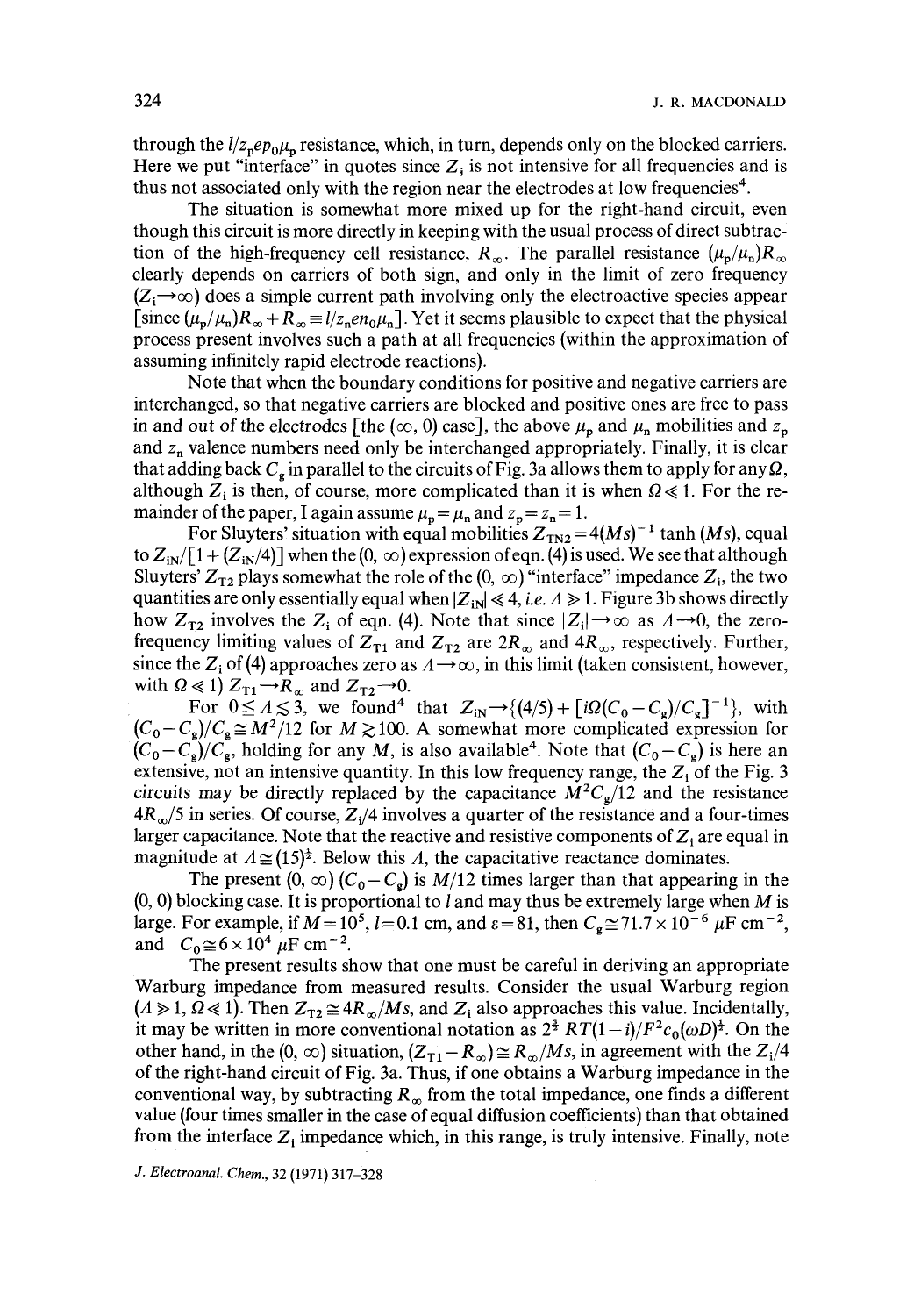that the impedance associated with a single electrode in this intensive range is just half of the values above.

It is of interest to point out that the Warburg region in Fig. 2, the straight-line part of the right-hand curve, would extend upward at a 45-degree slope indefinitely as the frequency was decreased were not a finite electrode separation I assumed. Most treatments implicitly or explicitly take I infinite and obtain such behavior. Levart and Schuhmann<sup>5</sup> give a complex impedance plot of much this form, for example. Here, it is the spreading of a diffusion length through the entire region between electrodes which causes the departure from a 45-degree line shown in Fig. 2 and eventually results in finite values of capacitance and resistance in the low-frequency limit.

To summarize the present frequency response comparisons, one can say that the results of the calculation for a high-concentration supporting electrolyte show both important similarities and differences from those of the  $(0, \infty)$  case, where no indifferent electrolyte is assumed. The differences are important at low relative frequencies ( $\Omega \ll 1, \Lambda \leq 1$ ) and at high relative frequencies<sup>4</sup> ( $\Omega \gtrsim 0.1$ ), and the results for the "interface" impedance  $(Z_{T2}$  and  $Z_i$ ) are essentially the same in the intermediate Warburg range  $(\Omega \ll 1, \Lambda \gg 1)$ .

### TABLE 1

DEPENDENCES OF IMPORTANT CAPACITANCES/UNIT AREA AND TIME CONSTANTS ON VARIOUS QUANTITIES The Table shows the powers of the quantities entering the appropriate expressions for  $C_g$ ,  $MC_g$ , etc.

|                                                                          | [1]    | $[c_0]$        | $\lceil \varepsilon \rceil$ | [T]                   | $\lbrack \mu \rbrack$ |
|--------------------------------------------------------------------------|--------|----------------|-----------------------------|-----------------------|-----------------------|
| $\begin{array}{c} C_{\rm g} \\ M C_{\rm g} \\ M^2 C_{\rm g} \end{array}$ | 0      | $\frac{1}{2}$  | $\frac{1}{2}$<br>0          | $-\frac{1}{2}$<br>— 1 | 0<br>0<br>0           |
| $\tau_{\rm D}$<br>$M\tau_D$<br>$M^2\tau_{\rm D}$                         | 0<br>2 | $-\frac{1}{2}$ | $\frac{1}{2}$<br>0          |                       | $-1$                  |

Three capacitances:  $C_{g}$ ,  $MC_{g}$ , and  $M^{2}C_{g}/12$ , have entered naturally in the  $(0, 0)$  and  $(0, \infty)$  analyses. In addition, associated with these capacitances are the time constants<sup>4</sup>  $\tau_{\rm D}$ ,  $M\tau_{\rm D}$  and  $M^2\tau_{\rm D}$ . It is finally of interest to show how these quantities depend directly on such parameters of the material and situation as l,  $c_0$ ,  $\varepsilon$ , T, and  $\mu$ . Such dependence is summarized in Table 1, where only the powers of quantities are indicated. Thus, for example,  $C_{\varrho}$  is proportional to  $l^{-1}c_0^0\epsilon^1\hat{T}^0\mu^0$ . Of course, implicit dependences, such as those of  $\varepsilon$  and  $\mu$  on T, are not indicated.

COMPARISON OF LENGTH-DEPENDENCE RESULTS

### $(0, \infty)$  *and Sluyters' results*

For frequency dependence comparisons, it was convenient to normalize impedances with  $R_{\infty}$ , a frequency-independent quantity. On the other hand,  $R_{\infty}$ depends directly on l and is thus inappropriate when length dependence is investigated. A suitable quantity to use, however, is the intensive "Debye" resistance,  $R_D \equiv M^{-1}R_\infty$  $= L_D/\mu e_0$ . Let us denote normalization with  $R_D$  by the subscript "M". Thus,  $Z_{TM} \equiv$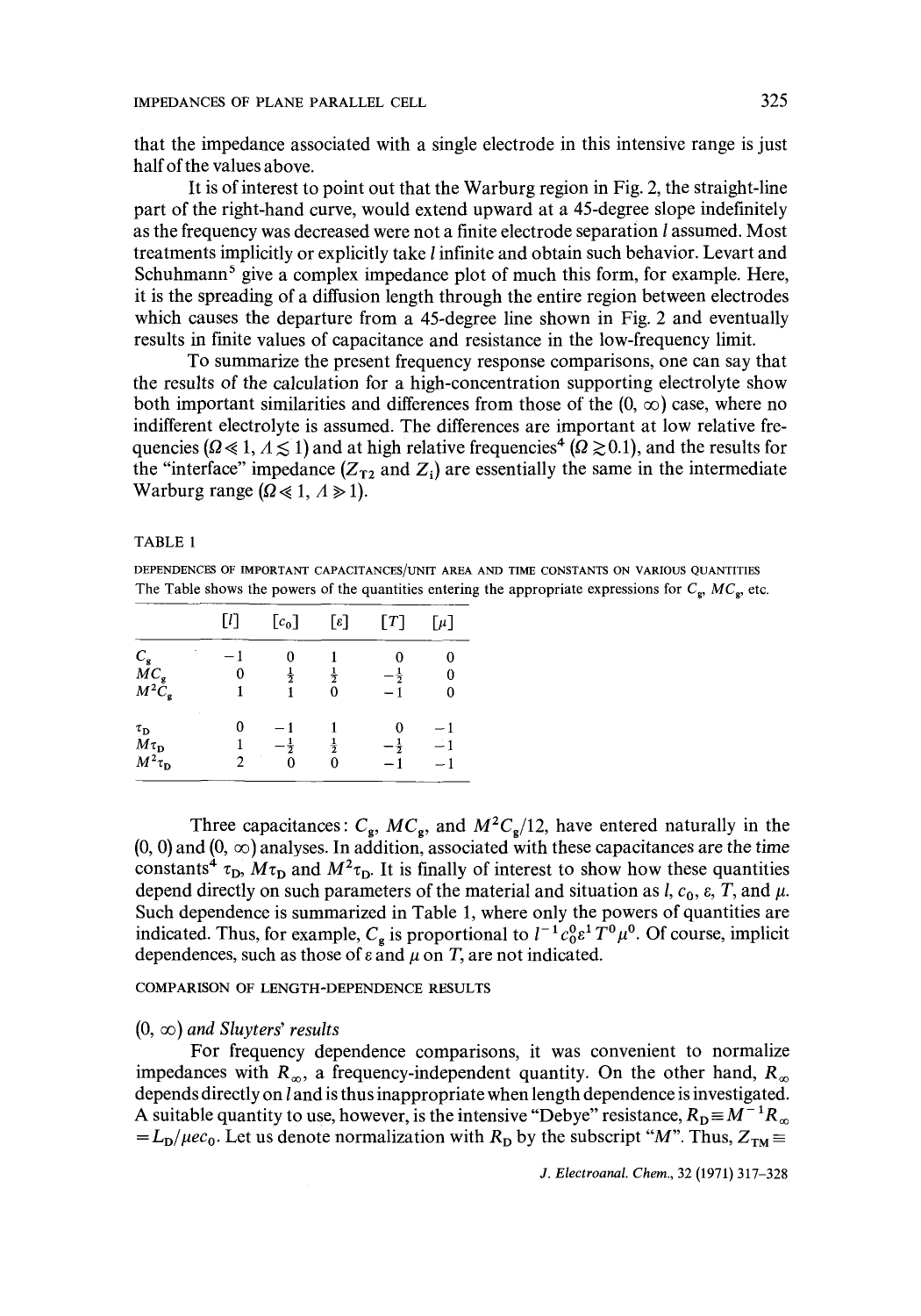$Z_T/R_p = M Z_{TN}$ . Further, let us consider here only a fixed frequency in the region  $\Omega \ll 1$ .

With the above definitions, one has

$$
Z_{\text{TM1}} \equiv s^{-1} \left[Ms + \tanh(Ms)\right] \tag{6}
$$

$$
Z_{\text{TM2}} \equiv 4s^{-1}\tanh(Ms) \tag{7}
$$

It is clear that because of the presence of the series  $R_{\infty}$  term in  $Z_{T1}$ , it and  $Z_{T1}$  will contain a term linear in *l* which will eventually dominate  $Z_{TM1}$  for large  $A \equiv |Ms|$ . Thus, in the  $(0, \infty)$  discharge case,  $Z_{T1}$  always contains an extensive term and is never intensive in behavior.

In order to compare  $(0, \infty)$  and Sluyters length dependence (using A now as an electrode separation variable), it is therefore reasonable to compare  $(\Omega)^{\frac{1}{2}}(Z_{T_1} - R_{\infty})/R_D$  $= A(Z_{\text{TM}} - 1)$  and  $\left(\Omega\right)^{\frac{1}{2}}Z_{\text{TM}}/4$ , two quantities equal to  $(i)^{-\frac{1}{2}}$  tanh *(Ms)*. There is thus no difference between the two results, and we need investigate only the  $\Lambda$  dependence of  $Z_D = (i)^{-\frac{1}{2}} \tanh (Ms) = (i)^{-\frac{1}{2}} \tanh (i^{\frac{1}{2}}A)$ . Sluyters has already plotted  $|Z_D|$  and its phase angle  $\psi = \psi_D$  against  $2^{\frac{1}{2}}$  A. Therefore, it is here only worthwhile to show computer calculated results for these quantities in the neighborhood of their maxima.

Figure 4 shows calculated results for  $|Z_{\text{D}}|$  and the negative of its phase angle,  $-\psi_{\text{D}}$ .  $|Z_{\text{D}}|$  reaches a maximum of about 1.143 at  $A \approx 1.67$  and shows a small undershoot below its final limiting value of unity. Likewise,  $-\psi_D$  shows both an overshoot and undershoot about its final value of 45°. For  $\Lambda \cong 5$ ,  $|Z_{\rm D}|$  and  $\psi_{\rm D}$  have both become very close to their final intensive values. Sluyters' experimental results (with a relatively high concentration of indifferent electrolyte) are in good qualitative agreement with his results for  $|Z_{\rm D}|$ , although the small undershoot of Fig. 4 is not evident in either his theoretical or experimental results.

For simplicity, we have thus far compared the length dependence of total impedance quantities, but Fig. 3b shows that Sluyters'  $Z_{T2}$  is actually somewhat



Fig. 4. Dependence of  $|Z_{\rm D}|$  and  $-\psi$  on A, showing how the magnitude of normalized cell impedance and its phase angle depend on electrode separation at fixed frequency with  $\Omega \ll 1$ .

*J. Electroanal. Chem.,* 32 (1971) 317-328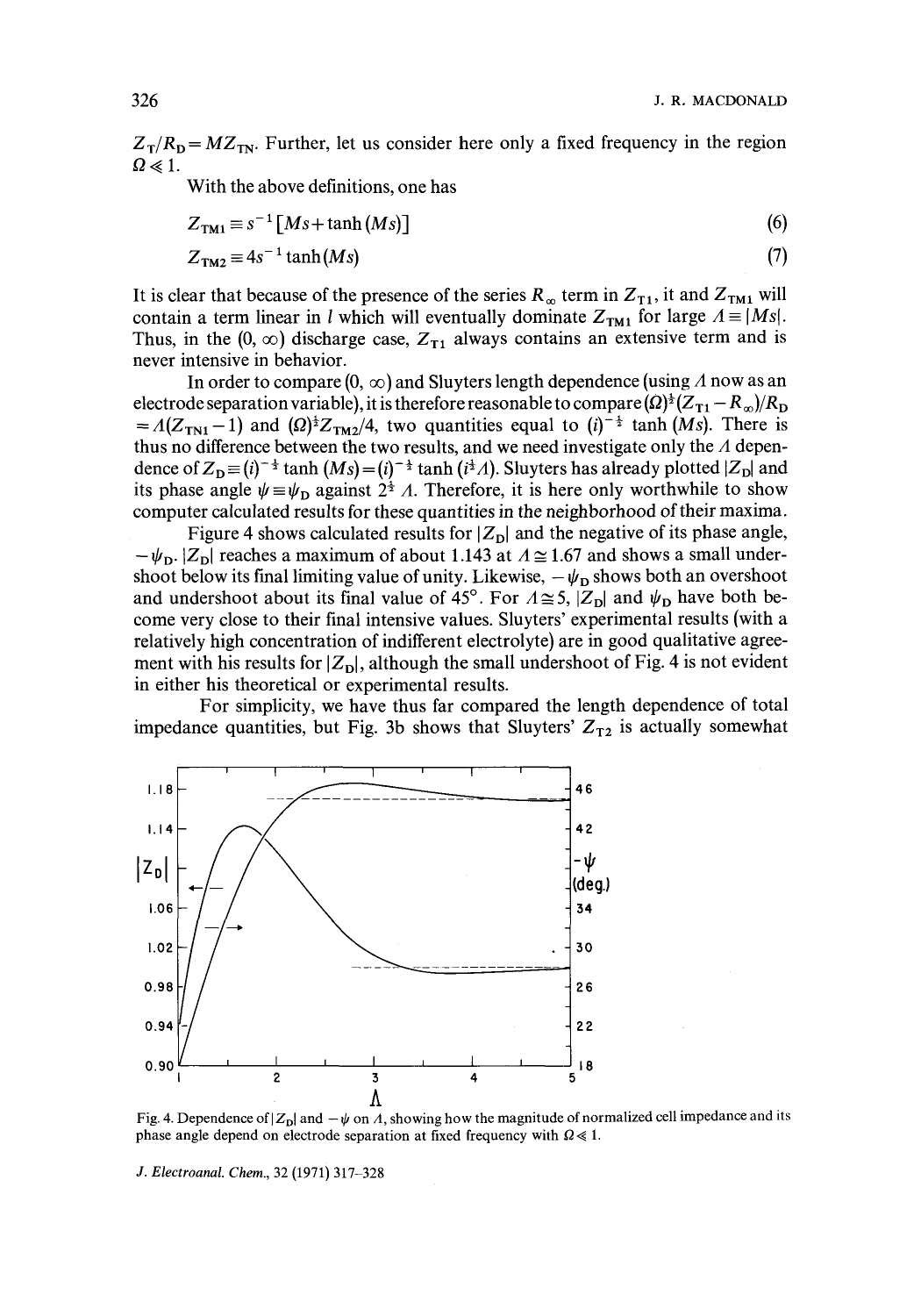#### IMPEDANCES OF PLANE PARALLEL CELL 327

TABLE 2

| $\Lambda$         | $ Z_{\rm D} $ | $ Z_{\mathbf{F}} $ | $-\psi_{\bf p}$<br>(degrees) | $-\psi_F$<br>(degrees) |
|-------------------|---------------|--------------------|------------------------------|------------------------|
| 0.1               | 0.010         | 30.000             | 0.19                         | 89.96                  |
| 0.5               | 0.498         | 6.002              | 4.76                         | 89.05                  |
| 1.0               | 0.931         | 3.012              | 17.96                        | 86.20                  |
| 2.0               | 1.119         | 1.593              | 42.91                        | 75.75                  |
| 3.0               | 1.013         | 1.258              | 46.47                        | 64.16                  |
| 4.0               | 0.994         | 1.179              | 45.23                        | 57.31                  |
| 6.0               | 1.000         | 1.124              | 44.98                        | 52.59                  |
| 10.0 <sup>°</sup> | 1.000         | 1.073              | 45.00                        | 49.35                  |

COMPARISON OF THE A-DEPENDENCE OF THE NORMALIZED QUANTITIES  $|Z_{\rm p}|$  and  $|Z_{\rm F}|$  and their phase angles

more comparable to  $Z_i$  than to  $Z_{\tau 1}$ . If we calculate a  $Z_i$  from the  $Z_{\tau}$  of either Fig. 3a or 3b, then it is of some interest to investigate how this quantity depends on *electrode*  separation. On normalizing as above, one obtains  $(\Omega)^{\frac{1}{2}}Z_{\mathbf{i}\mathbf{M}}/4 \equiv Z_{\mathbf{F}} \equiv \Lambda /[(Ms) \coth(Ms)]$  $-1$ ], a quantity which approaches  $Z<sub>D</sub>$  for large  $\Lambda$ . Rather than plot the dependence of  $Z_F$  on A, we show for comparison in Table 2 a few values of  $|Z_D|, |Z_F|$ , and their phase angles,  $\psi_D$  and  $\psi_F$ . Table 2 indicates the great difference between  $Z_D$  and  $Z_F$ for small  $\Lambda$ . One of these quantities is resistive in the  $\Lambda \rightarrow 0$  limit, the other capacitative. Although corresponding quantities approach equal values as  $\Lambda$  increases, even at  $A=25$ ,  $\psi_F$  is still about  $-46.7^\circ$ .

#### ACKNOWLEDGEMENTS

I much appreciate the helpful comments and suggestions of I. Trachtenberg and D. O. Raleigh.

#### SUMMARY

A comparison is made, for frequency and electrode-separation dependence of total cell impedance and "interface" impedance, between electrolyte situations with and without a supporting indifferent electrolyte. When no indifferent electrolyte is present, a binary electrolyte situation, two boundary conditions are considered : that of ideally polarized electrodes (complete blocking), and that where charges of one sign are blocked at the electrodes and those of opposite sign are able to pass freely in and out of the electrodes. Further, electroneutrality is not assumed. The usual solution when an indifferent electrolyte is present assumes the presence of reactions of charges of both signs at the electrodes and electroneutrality everywhere. All electrode reactions are taken to be infinitely fast and no specific adsorption is present. Further, no applied static overpotential is assumed, so the results apply most closely at the equilibrium potential. Comparison of the results for the various cases indicates both important similarities and differences. It is shown that when there is no indifferent electrolyte, particular care must be taken in analyzing the total impedance to obtain an appropriate "interface" impedance. Finally, equivalent circuits pertinent for the various situations are considered in detail, and an important equality between structurally different circuits is pointed out.